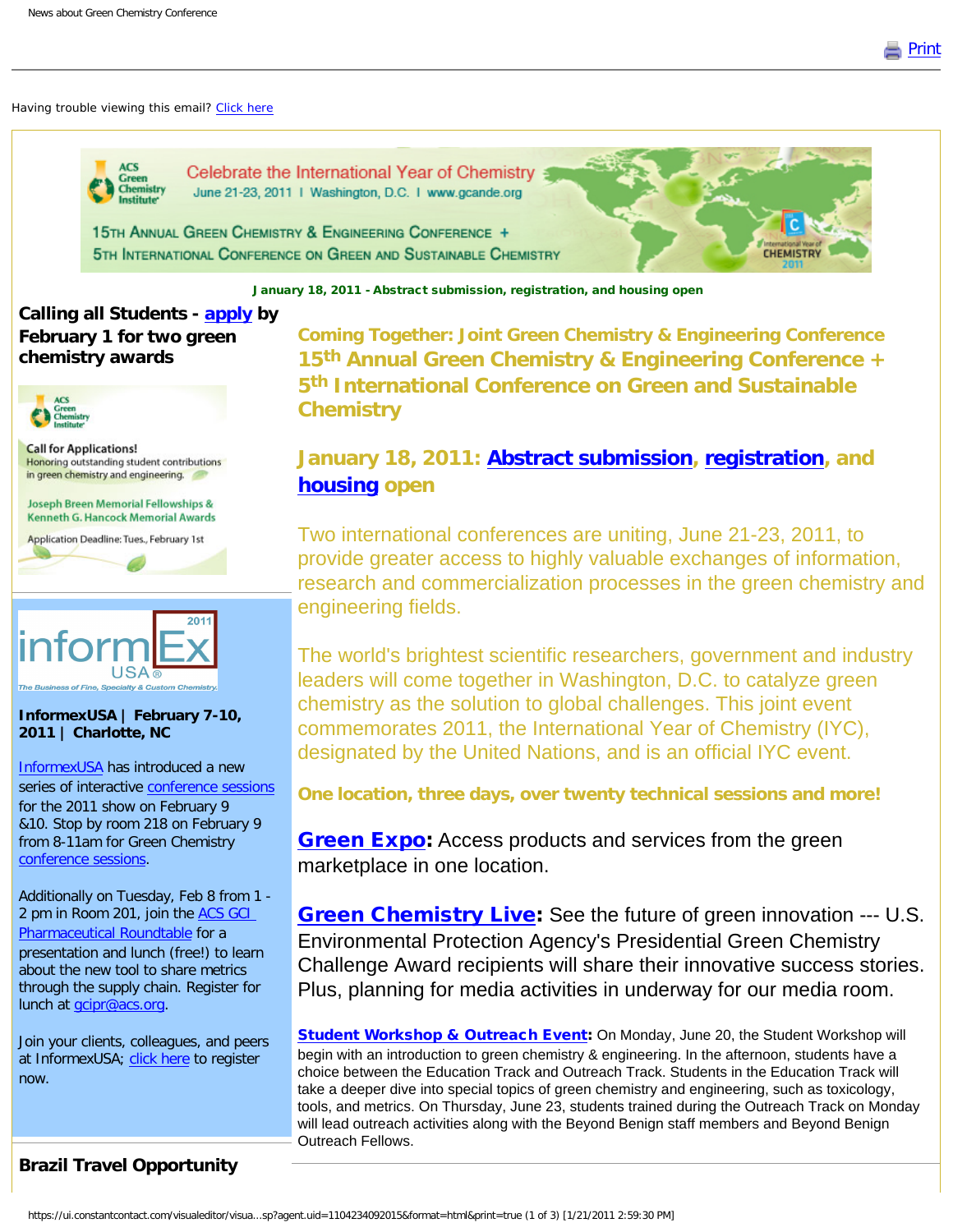Travel to Brazil with Nancy B. Jackson, Ph.D., and Russell J. Boyd, Ph.D., in May 2011 as a member of the [People to](http://r20.rs6.net/tn.jsp?llr=nnmbgpcab&et=1104234092015&s=0&e=001FcoTtUmR84uUuM5I2wmg08pYeGhe1t81jHRjjHi0kwupIAzDt6lEboEXg8c7cHl1YcmzsBAX3pzfCNgol0LzS4vJim49wrYVgVy74FgJapIukESoBpL4kfAu8NOtPREtU33plcSbW9OW8dGVo2jEHmzgPLFfnYmX0o6P-ADjs1ZEf0mzhBtJrg==)  [People Green Chemistry and Chemical](http://r20.rs6.net/tn.jsp?llr=nnmbgpcab&et=1104234092015&s=0&e=001FcoTtUmR84uUuM5I2wmg08pYeGhe1t81jHRjjHi0kwupIAzDt6lEboEXg8c7cHl1YcmzsBAX3pzfCNgol0LzS4vJim49wrYVgVy74FgJapIukESoBpL4kfAu8NOtPREtU33plcSbW9OW8dGVo2jEHmzgPLFfnYmX0o6P-ADjs1ZEf0mzhBtJrg==)  [Engineering Delegation.](http://r20.rs6.net/tn.jsp?llr=nnmbgpcab&et=1104234092015&s=0&e=001FcoTtUmR84uUuM5I2wmg08pYeGhe1t81jHRjjHi0kwupIAzDt6lEboEXg8c7cHl1YcmzsBAX3pzfCNgol0LzS4vJim49wrYVgVy74FgJapIukESoBpL4kfAu8NOtPREtU33plcSbW9OW8dGVo2jEHmzgPLFfnYmX0o6P-ADjs1ZEf0mzhBtJrg==) Join colleagues from around the world who understand the need for greater depth of knowledge in green chemistry and engineering.

[RSVP](http://r20.rs6.net/tn.jsp?llr=nnmbgpcab&et=1104234092015&s=0&e=001FcoTtUmR84uUuM5I2wmg08pYeGhe1t81jHRjjHi0kwupIAzDt6lEboEXg8c7cHl1pcihXDn_lUiYwWcIMDucukEpTlh5XXASbeDcTGXXJOP_rkvmVkhiAAKkjNv0PZmYoau5cYkV51rC8fQTCOwhpayob1GbBmY-VIJgZNPfpGCZgks9qUcOfylhHxu13IyheDPR_xAGTE93MWDZ8wdH6XZnUadL_PbL74sTFXCpNyzRAda6Ma1a8BKhJZyptskeR7O3IlO-k4U5Y1gHxWYrQy8coXh6qFGOtzSccE7l41I8EiNDKO7FGeTRbxhPN3GiyRuwhV3_bZA=) by **February 15** to join the delegation!

# **Green Chemistry Job Opportunities**

**NSF Sustainability Sustainability Assured** 

NSF Sustainability is seeking to hire an experienced green chemistry project manager. The successful candidate wi take on a diverse range of responsibilities related to high quality assurance services, support business development and contribute to marketdriven service development. NSF Sustainability is a unit of NSF International, a not-for-profit public health organization headquartered in Ann Arbor, Michigan. For more information please contact vgaggo@ns [org](mailto:vgaggo@nsf.org).



View my profile on Linked in

Follow me on **Ewiller** 

**Chemistry** 

ACS GCI is hiring a Communications ar Outreach Associate. This position is responsible for the development, implementation, and oversight of a comprehensive communications and public outreach program for ACS GCI fo domestic and international audiences. For details, [click here.](http://r20.rs6.net/tn.jsp?llr=nnmbgpcab&et=1104234092015&s=0&e=001FcoTtUmR84uUuM5I2wmg08pYeGhe1t81jHRjjHi0kwupIAzDt6lEboEXg8c7cHl1pcihXDn_lUiYwWcIMDucuiWGFFYms5H-2rqJhIVob_zpha2aBiXmuXj3o3wDD1kQajgKH3O96gYwCp_-imn4Vnq9PZy6VZpELkULy7YuYzNcfz2Ls_O0szmoSIZi4zFOA7qYSPugm5dlewuFUaIizMNms5rSd4ozYWumC1-MhjN9ot4o5a0japVwAihL9JO8HCyX8eSx-2RC85nPm5UcT3YbsRFfkTJ4nkQ7CUQ6NtLDJgbg6WMNNB7PIvj-SBMx)

### **Theme for the 2011 event is "Global Challenges, Green Chemistry Solutions "**

**[Abstract submission](http://r20.rs6.net/tn.jsp?llr=nnmbgpcab&et=1104234092015&s=0&e=001FcoTtUmR84uUuM5I2wmg08pYeGhe1t81jHRjjHi0kwupIAzDt6lEboEXg8c7cHl1YcmzsBAX3px9Iw7uMTvFM6kqnuCvOoGDPnOwbq4EIdGHBih5k3AK_ZbODZKV61B6jun2Q5tNzhB97Ik9kk_Hyw==) for oral and poster presentations is open January 18 - February 25.**

### **Session Topics (subject to change)**

|     | . Auto Industry                                                      | . Greener Pharmaceutical Processes<br>and Products                 |
|-----|----------------------------------------------------------------------|--------------------------------------------------------------------|
|     | <b>.</b> Biocatalysis for Green Processes                            | . Green Solvents                                                   |
|     | • Catalysis                                                          | . Indigenous People and the Supply<br>Chain                        |
|     | . Designing Chemicals for Low<br><b>Toxicity</b>                     | . Life Cycle Assessment                                            |
| ill | Dissemination of Information                                         | . Material Science                                                 |
|     | • Entrepreneurship                                                   | • Methods for Assessing Green<br><b>Chemicals &amp; Materials</b>  |
|     | Environmental Health Science                                         | Polymers<br>$\bullet$                                              |
|     | <b>Flow Reactors</b>                                                 | . Risk Issues                                                      |
| sf. | . Green Analytical Chemistry:<br><b>Efficient Analysis Solutions</b> | . Separations                                                      |
|     | . Green Chemistry Approaches<br>to Renewable Energy                  | . Sustainable Recycling Methods for<br><b>Electronic Materials</b> |
| nd  | <b>Green Engineering</b>                                             | Synthesis                                                          |
|     | <b>Greening Formulated</b><br><b>Consumer Products</b>               | _Transformative Education                                          |
| or? |                                                                      |                                                                    |

### **Conference Co-Chairs**

[Dr. Berkeley W. "Buzz" Cue, Jr.](http://r20.rs6.net/tn.jsp?llr=nnmbgpcab&et=1104234092015&s=0&e=001FcoTtUmR84uUuM5I2wmg08pYeGhe1t81jHRjjHi0kwupIAzDt6lEboEXg8c7cHl1YcmzsBAX3pzfCNgol0LzS29sm_qBD0DsHSHCGU1l6wqPS9yGbYwkRP3r_tUBT3u16rOOU5MtvxyNtOpRweYtttPtREXM8Eky1FDf-onxOkg=), *Founder and President, BWC Pharma Consulting, LLC*

[Dr. Chao-Jun Li](http://r20.rs6.net/tn.jsp?llr=nnmbgpcab&et=1104234092015&s=0&e=001FcoTtUmR84uUuM5I2wmg08pYeGhe1t81jHRjjHi0kwupIAzDt6lEboEXg8c7cHl1YcmzsBAX3pyJVuPZ0XjNUkJ963nYmjS3PzMssFAyUJ2dHbNq6m32ZR6jR1MwtRuS), *Professor, McGill University*

[Dr. Robert Peoples](http://r20.rs6.net/tn.jsp?llr=nnmbgpcab&et=1104234092015&s=0&e=001FcoTtUmR84uUuM5I2wmg08pYeGhe1t81jHRjjHi0kwupIAzDt6lEboEXg8c7cHl1YcmzsBAX3px9coBWPn5l5f0EaAljGS0nfbv_Tc-ShkK9aS19Wnw4R3_TsMN0sfAL_7qPwwTO95EJPZqQ89yYrV5_KO-Lst1L7afNvQKnZl4CK7cNgLa1jJvrGC9GWZw0), *Director, ACS Green Chemistry Institute®*